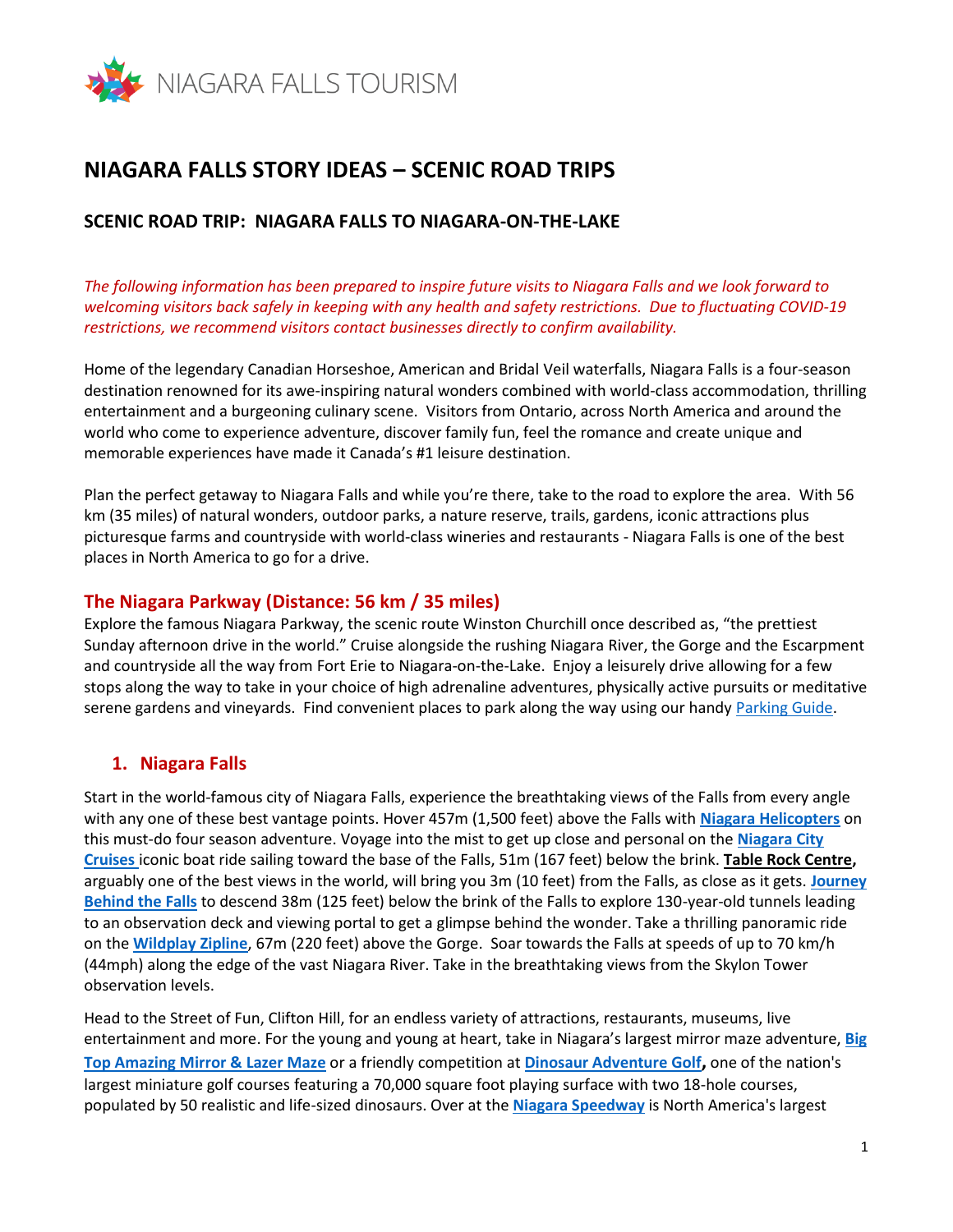

elevated go-kart track facility. Board your gondola on the Niagara **[SkyWheel,](https://www.niagarafallstourism.com/play/attractions/niagara-skywheel/)** Canada's largest observation wheel towering 53 m (175 feet) over the city and take in spectacular views of the Falls and other landmarks.

Explore the many nearby scenic points, parks and hiking opportunities such as **[Dufferin Islands,](https://www.niagarafallstourism.com/play/outdoor-recreation/dufferin-islands/)** popular with locals and tourists alike with ten acres of quiet secluded parkland including several small islands connected by bridges and footpaths. Admission free. Picnicking available.

Visit the **[Niagara Falls History Museum](https://niagarafallsmuseums.ca/visit/niagara-falls-history-museum.aspx)** and later on your drive bring the history of the Niagara Region to life with a visit to its many historic sites.

## **2. Explore the Great Gorge**

Next stop, the Great Gorge. Beginning at the base of Niagara Falls and ending down river at the edge of the Niagara Escarpment, The Niagara Gorge is an 11 km (6.8 mi) long canyon carved by the Niagara River over thousands of years. The force of the river in the Gorge is one of the most powerful in the world. Here are some unique ways to explore this natural wonder.

Soar above the Gorge on the **[Whirlpool Aero car,](https://www.niagarafallstourism.com/play/outdoor-recreation/whirlpool-aero-car/)** a cable car with incredible views of the Niagara Whirlpool high above the racing Niagara River. Explore the **[WildPlay Whirlpool Adventure](https://www.niagarafallstourism.com/play/outdoor-recreation/wildplay-whirlpool-adventure-course/) Course**, a unique Niagara experience of suspended obstacles and ziplines provides a new fun and thrilling way to see the world-famous whirlpool and Niagara Gorge from high above.

Or get right down into the Gorge to marvel at the relentless power and beauty of the **[White Water Walk](https://www.niagarafallstourism.com/play/outdoor-recreation/white-water-walk/)**. This experience offers a breathtaking boardwalk at the very edge of one of the world's wildest stretches of whitewater (class 6 rapids)! Deep in the Great Gorge, the **[Niagara Glen](https://www.niagarafallstourism.com/play/outdoor-recreation/niagara-glen-and-nature-centre/)** is a designated Nature Reserve with 4 km (2.5 mi) of paths that wind through a pristine pocket of Carolinian Forest, past boulders left behind as the Falls eroded through the area thousands of years ago. Hikes through the Niagara Glen involve an elevation change of over 60 m (200 ft). The Glen has become Ontario's hotspot for **[Bouldering](https://www.niagaraparks.com/visit-niagara-parks/nature-activities/bouldering/)**.

The **[Niagara River Recreational Trail](https://www.niagarafallstourism.com/play/outdoor-recreation/the-niagara-river-recreation-trail/)** meanders through some of the most beautiful countryside in the world. This paved path from Fort Erie to Fort George in **[Niagara-on-the-Lake](https://www.niagarafallstourism.com/niagara-region/niagara-on-the-lake/)** is perfect for hiking or cycling. Breaks occur where the Trail passes through the urban areas of Niagara Falls and the Village of Queenston and include historical sites, attractions, restaurants and parkland along the way.

## **3. The Niagara Escarpment**

The Niagara Escarpment features a wide variety of forests, farms, recreation areas, cliffs, wetlands, animal habitats, historic sites, towns and scenic views and one of the most diverse ecosystems in Ontario, with many different species of birds, reptiles, and other animals. There's no shortage of things to do around the Escarpment, regardless of the time of year.

Head to the Niagara Parks **[Botanical Gardens](https://www.niagarafallstourism.com/play/outdoor-recreation/niagara-parks-botanical-gardens/)** with 40 hectares (99 acres) of beautifully maintained gardens to explore and world-famous rose gardens with over 2,400 roses. Home to the magical **[Butterfly Conservatory,](https://www.niagarafallstourism.com/play/attractions/butterfly-conservatory/)** one of the largest in North America where you will see over 2,000 butterflies with over 45 species of tropical butterflies floating along lush paths.

Bring Niagara history to life. A self-guided tour of the Battle of Queenston Heights starts at **[Brock's Monument](https://www.niagarafallstourism.com/play/historic-sites/brocks-monument/)**, a tribute to Sir General Isaac Brock, commander of the British forces in Upper Canada. Continue climbing to the